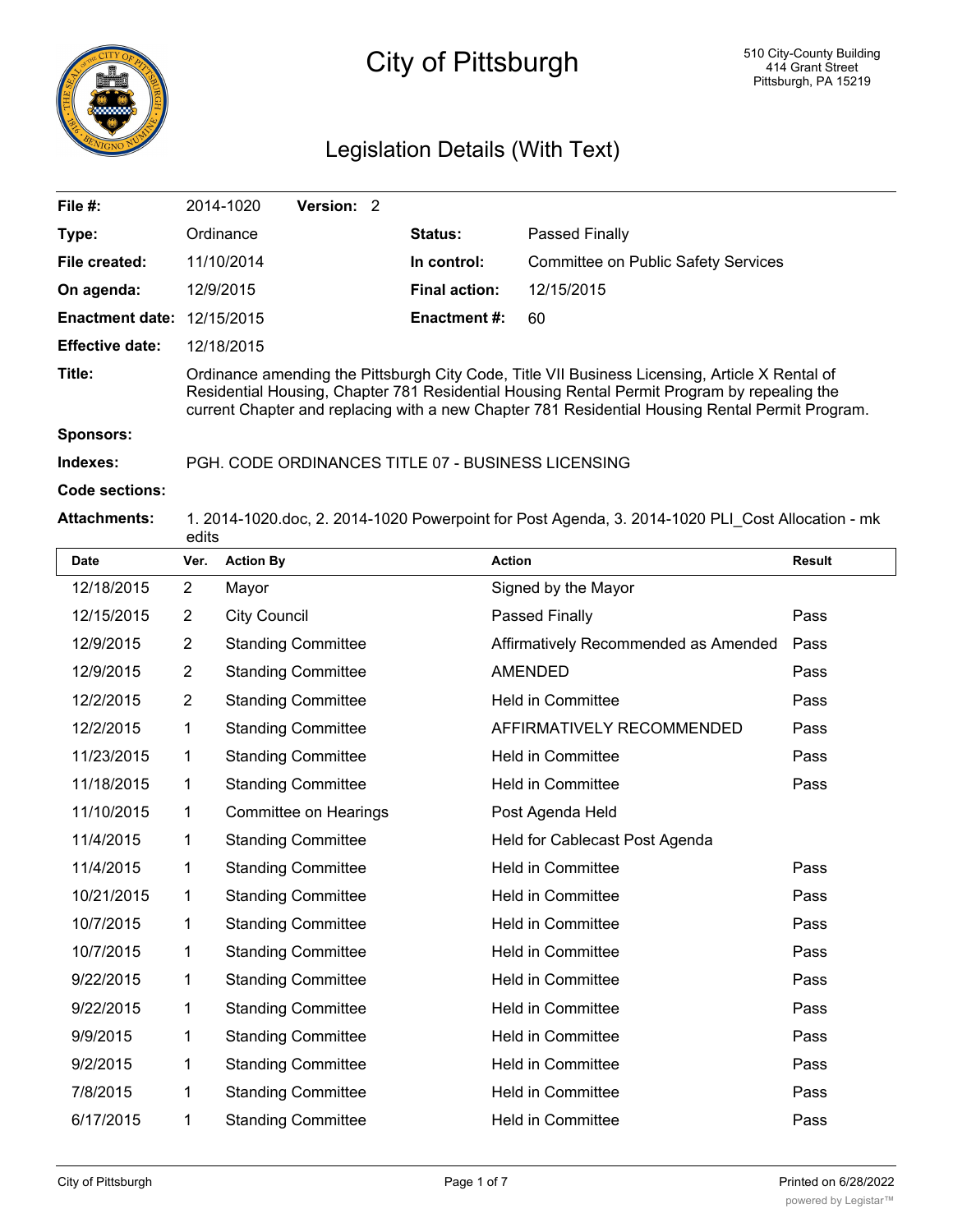| 6/10/2015  |             | <b>Standing Committee</b> | <b>Held in Committee</b>          | Pass |
|------------|-------------|---------------------------|-----------------------------------|------|
| 5/20/2015  | 1           | <b>Standing Committee</b> | <b>Held in Committee</b>          | Pass |
| 5/20/2015  | 1           | <b>Standing Committee</b> | <b>Held in Committee</b>          |      |
| 4/15/2015  | 1           | <b>Standing Committee</b> | <b>Held in Committee</b>          | Pass |
| 4/1/2015   | 1           | <b>Standing Committee</b> | Held in Committee                 | Pass |
| 2/18/2015  |             | <b>Standing Committee</b> | <b>Held in Committee</b>          | Pass |
| 12/22/2014 | 1           | <b>Standing Committee</b> | Held in Committee                 | Pass |
| 12/10/2014 | 1           | <b>Standing Committee</b> | <b>Held in Committee</b>          | Pass |
| 12/3/2014  | 1           | <b>Standing Committee</b> | Held in Committee                 | Pass |
| 12/1/2014  | 1           | Committee on Hearings     | <b>Public Hearing Held</b>        |      |
| 11/19/2014 | $\mathbf 1$ | <b>Standing Committee</b> | Held for Cablecast Public Hearing | Pass |
| 11/10/2014 |             | <b>City Council</b>       | Read and referred                 |      |

Ordinance amending the Pittsburgh City Code, Title VII Business Licensing, Article X Rental of Residential Housing, Chapter 781 Residential Housing Rental Permit Program by repealing the current Chapter and replacing with a new Chapter 781 Residential Housing Rental Permit Program.

# **The Council of the City of Pittsburgh hereby enacts as follows:**

**Section 1.** The Pittsburgh Code, Title VII Business Licensing, is hereby amended and supplemented by adding Article X Rental of Residential Housing, Chapter 781 Residential Housing Rental Permit Program to provide for the registration and regulation of rental housing located within the City and to provide penalties for violation as follows:

# **Article X Rental of Residential Housing Chapter 781: Residential Housing Rental Permit Program**

# **Section 781.00 Purpose and Intent.**

The City of Pittsburgh recognizes the need for a registration program for residential rental units located within the City in order to ensure rental units meet all applicable building, existing structures, fire, health, safety, and zoning codes, and to provide an efficient system for compelling both absentee and local landlords to correct violations and maintain, in proper condition, rental property within the City. The City recognizes that the most efficient system is the creation of a program requiring the registration of residential rental units within the City as defined in this Chapter, so that an inventory of rental properties and a verification of compliance can be made by City officials. The City intends to use a portion of the funds generated by the registration fee for property inspection purposes.

# **Section 781.01 Definitions.**

As used in this Chapter, the following terms and words shall have the following meanings, unless the context clearly indicates that a different meaning is intended.

- (a) "*Affordable Housing Property"* means a rental unit located in a building that is:
	- i. Subject to a Regulatory Agreement or Use Agreement with the United States Department of Housing and Urban Development (HUD); and/ or

ii. Subject to a Regulatory Agreement, Indenture of Restrictive Covenants or other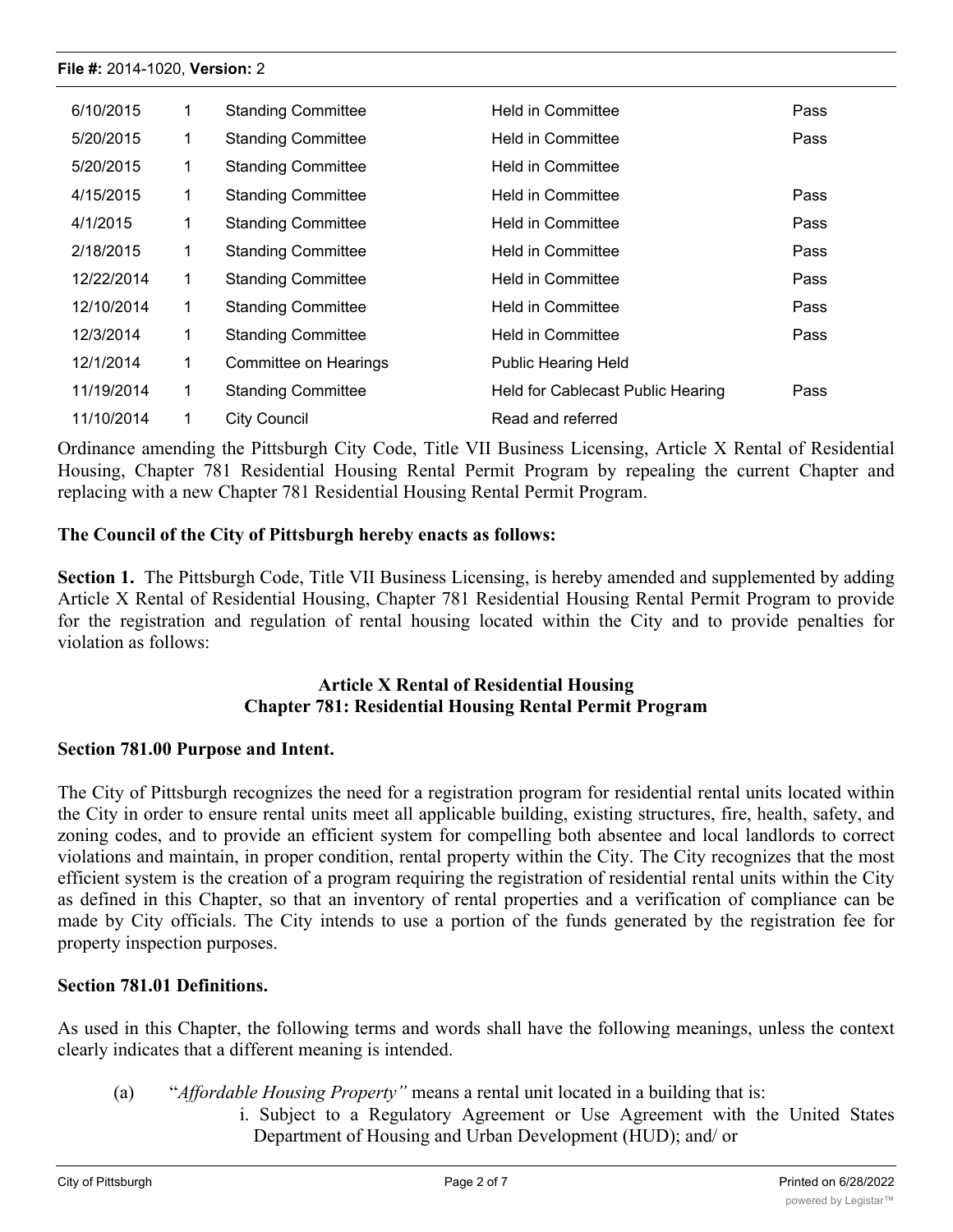- ii. Subject to a Regulatory Agreement, Indenture of Restrictive Covenants or other agreement with the Pennsylvania Housing Finance Agency (PHFA), which agreement is (1.) recorded in the records of the Allegheny County Department of Real Estate, (2.) limits new occupancies of at least 80% of rental units subject to such agreement to persons with incomes no higher than 60% of the Area Median Income (as defined by HUD), and (3.) subjects the rental unit(s) to annual property inspections by HUD, PHFA, or a designee of HUD or PHFA
- iii. Notwithstanding Sections  $781.01(a)(i)$  and  $781.01(a)(ii)$  hereof, a rental unit shall not be considered "Affordable Housing Property" solely due to its voluntary enrollment by the landlord and tenant in a state-subsidized housing program, including, but not limited to, the Housing Choice Voucher Program (i.e. "Section 8").
- *(b) "City"* means the City of Pittsburgh. To the extent that this Article requires filings or submissions, "City" shall refer to the Department of Permits, Licenses, and Inspections, Department of Finance, City Planning or other entity that the City has legally designated to perform a function on its behalf.
- *(c) "Dormitory"* means the use of a zoning lot for occupancy solely by groups of people who are not defined as a family and who are registered students at a college, university or other institution of higher learning, on a weekly bases or longer, and is managed by the institution at which the students are registered.
- *(d) "Dwelling Unit"* means a building, or portion thereof, designed for occupancy for residential purposes and having cooking facilities and sanitary facilities.
- *(e) "Landlord"* means any person who owns or controls a dwelling, dwelling unit, or rental unit and rents such unit, either personally or through a designated agent, to any person.
- *(f) "License Officer" means the City of Pittsburgh Department of Permits, Licenses, and Inspections.*
- *(g) "Owner"* means the legal title holder of a rental unit or the premises within which the rental unit is situated.
- (h) *"Owner-Occupied Rental Unit"* means a rental unit that is a one or two family building occupied in whole or in part by an individual whose name specifically appears on the deed for the property where the rental unit is located.
- (i) *"Person"* means any natural individual, firm, partnership, association, joint stock company, joint venture, public or private corporation or receiver, executor, personal representative, trust, trustee, conservator or other representative appointed by order of any court.
- (j) *"Premises"* means a lot, plot, or parcel of land, including the buildings or structures thereon, which also includes dwelling units and dwellings.
- (k) *"Rental Unit"* means any dwelling unit or residential structure containing sleeping units, which is leased or rented from the owner or other person in control of such units, to any tenant for a term exceeding fifteen consecutive days within a thirty day period. Hotels, motels, bed and breakfast establishments, public housing units, dormitories, certified rehabilitation facilities, long-term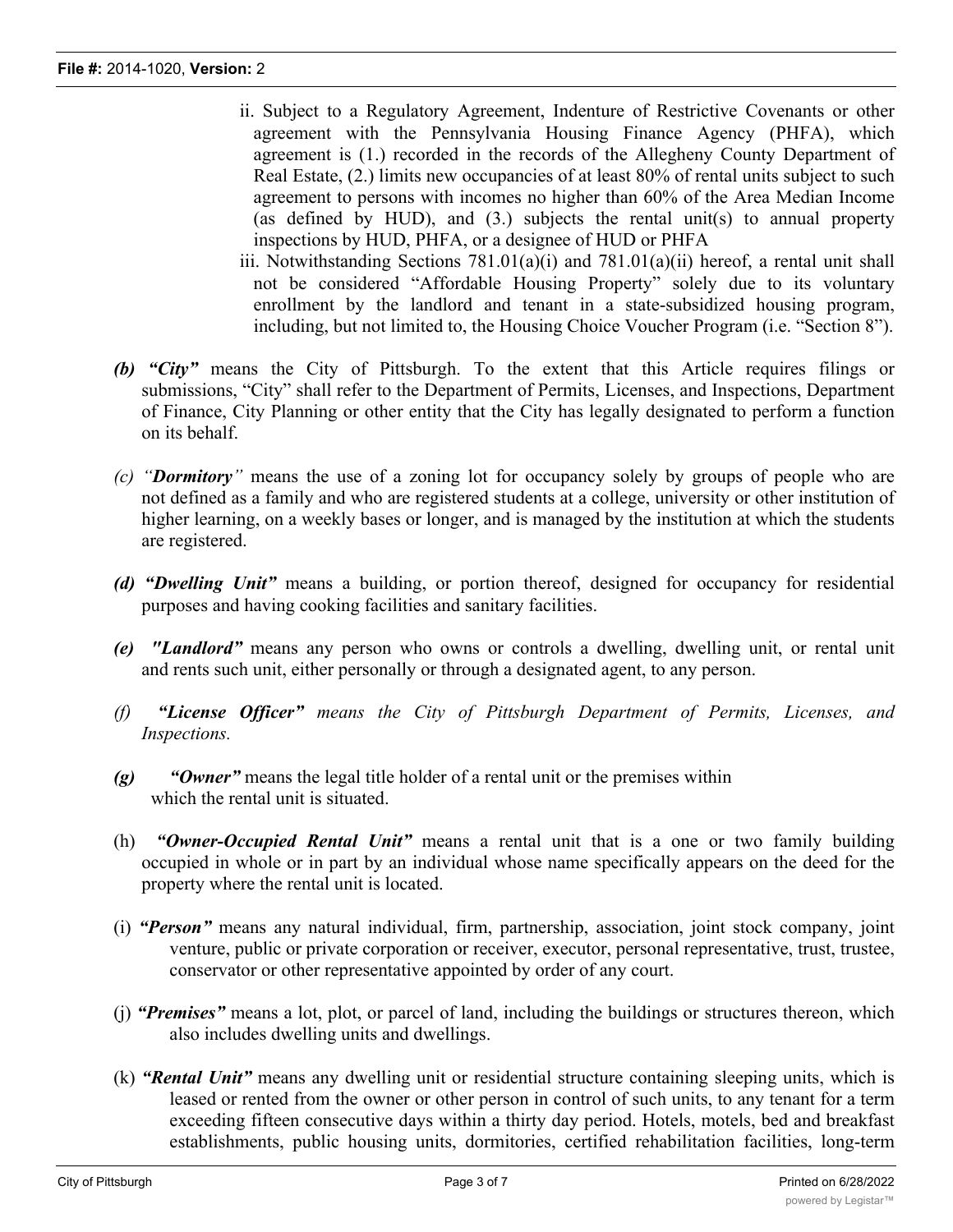medical care facilities, and Owner-Occupied Rental Units shall be exempt from this Chapter.

- (l) *"Responsible Local Agent"* means a natural person having his or her place of residence in Allegheny County and/ or a professional, licensed real estate management firm with an office located in Allegheny County, or an entity which is excluded from licensure by the Pennsylvania Real Estate Licensure Act, with an office in Allegheny County which has been granted legal authority by the property owner in accordance with the laws of the Commonwealth as the agent responsible for operating such property in compliance with the ordinances adopted by the City.
- (m) "*Tenant"* means any individual who has the temporary use and occupation of real property owned by another person in subordination to that other person's title and with that other person's consent; for example, a person who rents or leases a dwelling, dwelling unit, or rental unit from a landlord.

#### **Section 781.02 Permit Requirement.**

No person shall lease, rent, or otherwise allow a Rental Unit within the City to be occupied without first obtaining a rental permit from the License Officer and designating a Responsible Local Agent.

#### **Section 781.03 Permit Registration.**

#### **(a)** *Registration Forms***.**

Rental Permit Registration shall be made upon forms furnished by the City and shall require all of the following information:

- (1) The street address and Block and Lot number of the rental unit(s);
- (2) The number and types of rental units within the rental property;
- (3) Name, residence address, telephone number, and where applicable an E-mail address, mobile telephone number, and facsimile number of all property owners of the rental unit(s);
- (4) Name, residence address, telephone number, and where applicable an E-mail address, mobile telephone number, and facsimile number of the Responsible Local Agent designated by the owner, if applicable;
- (5) The name, address, telephone number and where applicable an E-mail address, mobile telephone number, and facsimile number of the person authorized to collect rent from the tenants;
- (6) The name, address, telephone number and where applicable an E-mail address, mobile telephone number, and facsimile number of the person authorized to make or order repairs or services for the property, if in violation of City or State codes, if the person is other than the owner or the responsible local agent;
- (7) The name, address and telephone number of any lien-holder(s) on the rental unit or the real property on which the rental unit is located at time of annual registration.
- (8) A copy of a current valid occupancy permit for the property shall be provided at the initial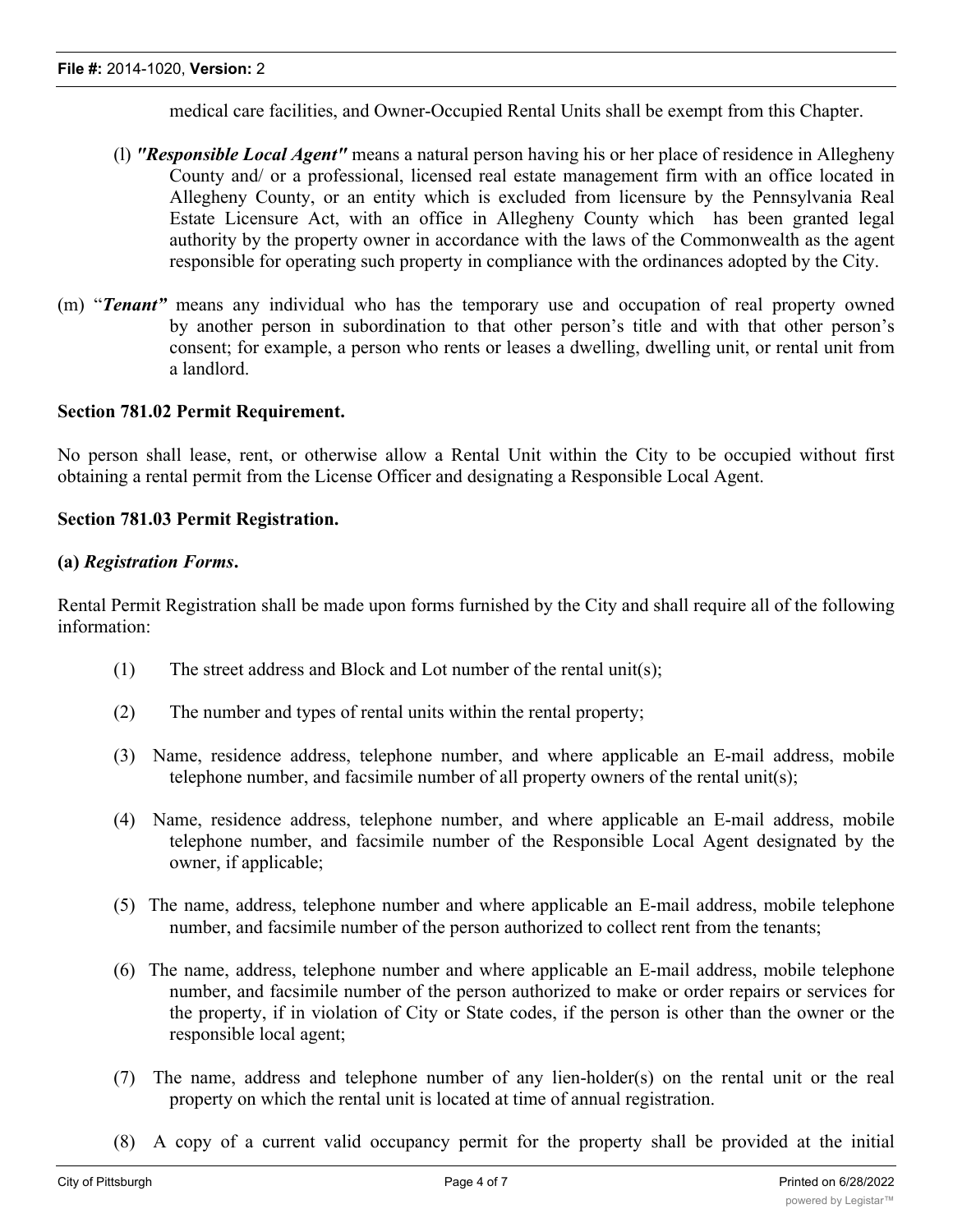application.

## **(b)** *Accurate and Complete Information***.**

All information provided on the registration form shall be accurate and complete. No person shall provide inaccurate information for the registration of a rental unit, or fail to provide the information required for such registration. The registration form shall be signed by the property owner(s) or the designated Responsible Local Agent, where applicable. When the owner is not a natural person, the owner information shall be that of the president, general manager or other chief executive of the organization. When more than one person has an ownership interest, the required information shall be provided for each owner.

### **(c)** *Change in Registration Information or Transfer of Property.*

- (1) Except for a change in the Registered Local Agent, the property owner of a rental unit registered with the City shall re-register within sixty (60) calendar days after any change occurs in the registration information.
- (2) If the property is transferred to a new owner, the new property owner of a registered rental unit shall reregister the rental unit within sixty (60) calendar days following the transfer of the property.
- (3) Property owners shall notify the Department of Permits, Licenses, and Inspections of any change in the designation of the registered local agent, including a change in name, address, E-mail address, telephone number, mobile telephone number or facsimile number of the designated registered local agent within five (5) business days of the change.

#### **(d)** *Registration Term and Renewals.*

Registration of a rental unit shall be effective for one year from the date of issuance. The property owner shall re-register each rental unit with the City, thirty (30) calendar days prior to the expiration of the registration of the rental unit.

#### **(e)** *Responsibilities of Owner and/or Responsible Local Agent.*

The Owner and/ or Responsible Local Agent shall be responsible for all the following:

- (1) Operating the registered rental unit in compliance with all applicable City ordinances; and
- (2) Providing access to the rental unit in compliance with all applicable City ordinances; and
- (3) The owner may designate a Responsible Local Agent for the acceptance of all legal notices or services of process with respect to the rental units. If not a resident of Allegheny County, and if no Responsible Local Agent is designated, the Owner and Landlord, by virtue of execution and acknowledgement of the Registration Form will accept service of original process for matters related only to the rental units by accepting service of process in accordance with the Pennsylvania Rules of Civil Procedure 403 Service by Certified Mail at the Owner's address as set forth in the registration form. This service of process by mail will constitute original service of process as directed in the Pennsylvania Rules of Civil Procedure 403.

#### **Section 781.04 Inspections.**

The Department of Permits, Licenses, and Inspections is hereby authorized and directed to inspect each registered Rental Unit at least once every three years.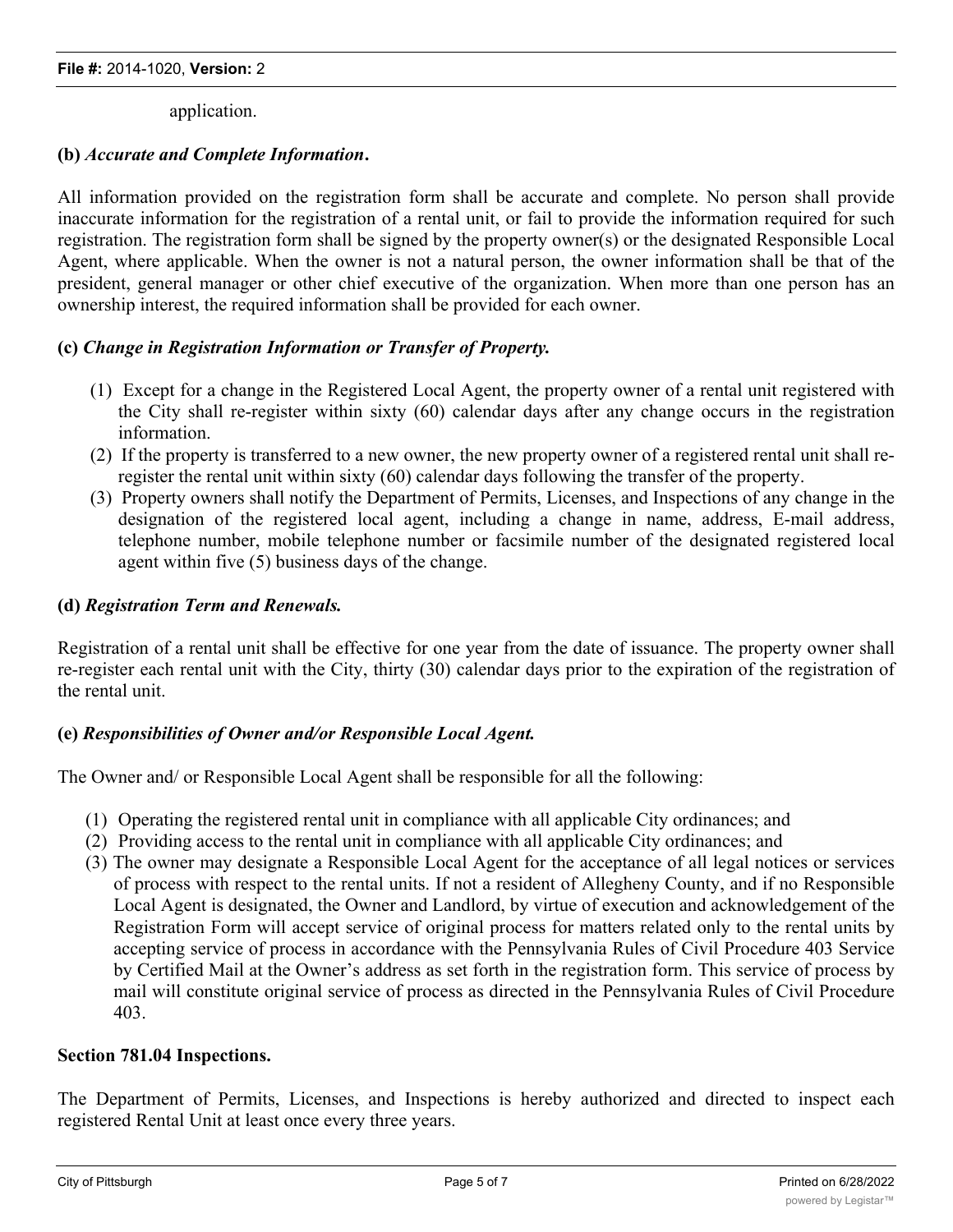#### **Section 781.05 Fees.**

- (a) The City Council shall establish an appropriate fee for rental permit registration and may review and increase such fees on an annual basis.
	- (b) Fee Schedule:
		- (i) Annual Rental Registration Permit Fee: \$65 (sixty five dollars) per unit **for parcels that house 10 (ten) or fewer units; \$55 (fifty five dollars) per unit for parcels that house between 11 (eleven) and 100 (one hundred) units; and \$45 (forty five dollars) per unit for parcels that house more than 100 (one hundred) units** (plus applicable charges). **(ii) Three years after this law is initially implemented:**
			- **1. Any unit that has passed its inspection shall be eligible to renew their Rental Registration Permit at half of the normally applicable fee. In addition, said units shall only be required to be inspected once every five years, other sections of this law notwithstanding.**
			- **2. Any unit that has not passed its inspection shall be inspected at the discretion of the Department of Permits, Licenses, and Inspections until such time that it does pass an inspection.**
				- a.
			- (iii) Affordable Housing Properties shall be exempt from the Annual Rental Registration Permit Fee.

#### **Section 781.06 Implementation and Enforcement.**

(a)The Department of Permits, Licenses, and Inspections shall coordinate the implementation and enforcement of this Ordinance and shall promulgate appropriate regulations for such purposes.

**(b)The regulations promulgated by the Department of Permits, Licenses and Inspections shall be communicated to City Council thirty (30) days prior to their posting. They shall include proposals for creating a manual of good landlord practice; creating a performance-based regulatory system; creating landlord academy; creating incentives to encourage "good landlords;" and other best practices in the field of rental licensing.**

**(c) The Department of Permits, Licenses and Inspections shall create an online database where information related to rental properties and their inspections shall be made available to the public and they shall work with Allegheny County Court of Common Pleas and Magisterial District Judges to establish a streamlined process for hearing housing court cases.**

**(d)** (b)This Ordinance shall take effect on the 180th calendar day following the posting of the regulations by the Department of Permits, Licenses, and Inspections.

**( e )** (c)It is the intent of Council that the appropriate expenditures are made and the staff to implement the program is hired on or before the initial implementation date.

#### **Section 781.07 Notice.**

(a) When the Department of Permits, Licenses, and Inspections determines that there has been a violation of any provision of this Chapter, the License Officer or their designee shall send the Owner or Responsible Local Agent a Thirty (30) Day Notice of Violation, warning of the failure to comply

with the Chapter. Such written notice shall provide with specificity any violation, any correction, any correction, any correction, any correction, any correction, any correction, any correction, any correction, any corre